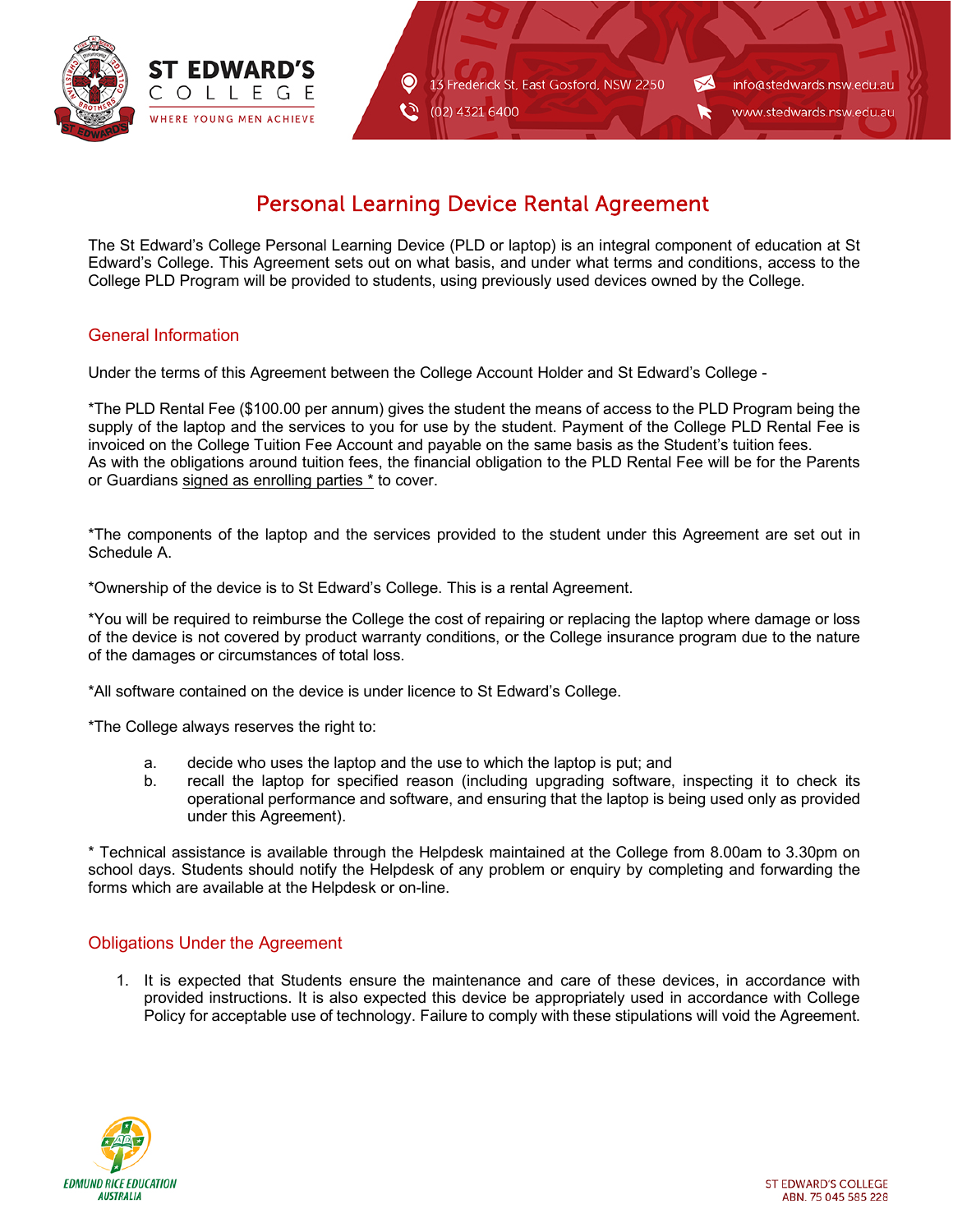- 2. The provision of this device is solely for educational purposes for completion of studies at St Edwards College. The device should not be used for any other purpose, private or business. Any propriety use of the device would be a breach of the Agreement and void the agreed terms.
- 3. You must ensure that:
	- a. The software is not copied, deleted, or transferred, for any reason, without the College's prior written consent.
	- b. Only software authorised in writing by the College is stored or otherwise loaded on to the laptop.
	- c. No illegal or illicit material or electronic data is stored or otherwise loaded on to the laptop.
	- The hardware case of the device is not opened, and no additional hardware (including a video card, sound card, network card, modem, or disk drive) is installed in the device, without the College's written consent.
	- e. You will ensure that the student will take all steps that are reasonably necessary to prevent a virus from infecting the laptop (such steps include monitoring any data that is downloaded from the Internet).

6. You are responsible for the back-up of all data on the laptop. The College is not responsible for the loss of any data on the laptop at any time.

7. You indemnify the College in respect of any claims, losses, injury, and damage arising from the use of the laptop and the services.

## Maintenance and Repairs to the Device

If there is any issue with damages or faults with the laptop or software programs the device is to be returned immediately to the Helpdesk for assessment. Where work is required on the device which is a warranty issue there will be no cost incurred to yourself and a replacement device will be provided to cover the time whilst repairs are being carried out.

You must not allow any repair, service, or other work to be carried out on the laptop. As this is not a privately owned device you may void any of St Edward's College bulk purchase contract arrangements or warranty agreements in doing so.

## **Insurance**

In the instance where the device has been lost, stolen or damaged (as per the above) a report must be made as soon as possible to the Helpdesk at the College. Where the circumstances of the events are within the boundaries of the College Insurance program the Helpdesk will arrange for an Insurance claim to be made.

When a claim is to be made a full disclosure of events will be required to fill out the claim form for lodgement and, in cases of theft or criminal damage a Police report will be need to be made to go in with lodgement.

There is no requirement for families to purchase private insurance coverage of the College devices. Insurance for the device is managed via the College's insurance program. The cost of contribution to an insurance premium is incorporated into in the PLD Hire Fee. No additional charge is incurred unless -

- 1. Should a claim be made in respect of the damaged laptop, you will be charged an excess of **\$100** per claim
- 2. Should a claim be made in respect of the loss or theft of the laptop, you will be charged an excess of **\$200** per claim.